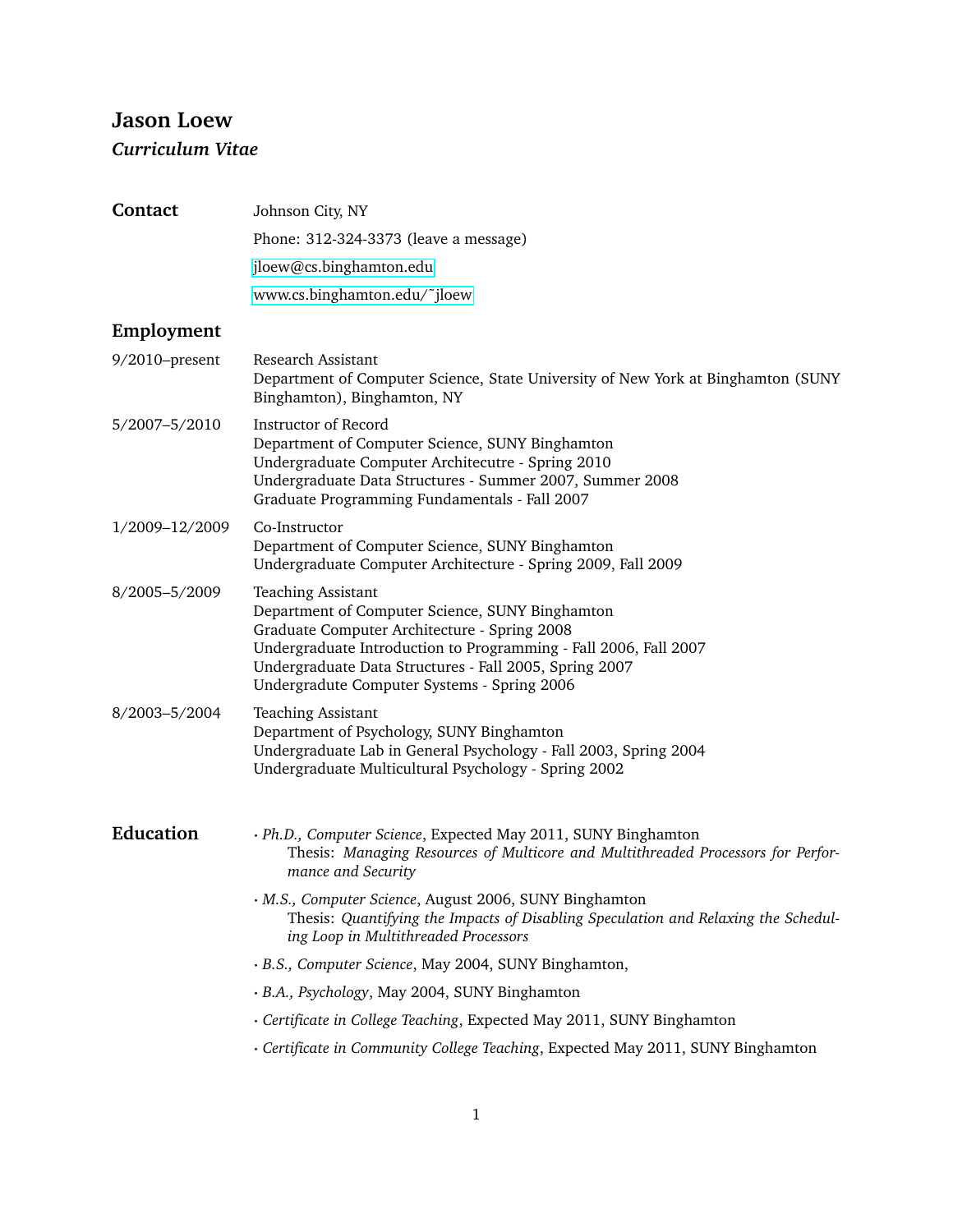## **Honors and Awards**

*Graduate Student Award for Excellence in Teaching* Awarded for 2007-2008

*Clifford D. Clark Graduate Fellowshop* Awarded for 2004-2009

*Stipend supported by NSF-AGEP grant to improve teaching skills* Awarded for Spring 2009, Fall 2009 and Spring 2010

## **Memberships**

| 2009–2010    | Member, Institute of Electrical and Electronics Engineers (IEEE) |
|--------------|------------------------------------------------------------------|
| 2007–present | Member, Association of Computing Machinery (ACM)                 |

## **Publications**

#### **Conference and Journal Papers**

Jared Schmitz, **Jason Loew**, Jesse Elwell, Dmitry Ponomarev, and Nael Abu-Ghazaleh. TPM-SIM: A Framework for Performance Evaluation of Trusted Platform Modules. In *The 48th Design Automation Conference (DAC)*, June 2011.

**Jason Loew**, Jesse Elwell, Patrick Madden, and Dmitry Ponomarev. A Co-Processor Approach for Accelerating Data-Structure Intensive Algorithms. In *28th IEEE International Conference on Computer Design (ICCD 2010)*, pages 431–438, October 2010.

**Jason Loew**, Patrick Madden, and Dmitry Ponomarev. Customized Architectures for Faster Route Finding in GPS-Based Navigation Systems. In *8th IEEE Symposium on Application Specific Processors (SASP 2010)*, pages 36–43, June 2010.

**Jason Loew** and Dmitry Ponomarev. A Two-Tiered Modeling Framework for Undergraduate Computer Architecture Courses. In *Workshop on Computer Architecture Education (WCAE 2009) held in Conjuction with the 42nd International Symposium on Microarchitecture (MICRO 2009)*, pages 24–29, December 2009.

**Jason Loew** and Dmitry Ponomarev. Aggressive Scheduling and Speculation in Multithreaded Architectures: Is It Worth Its Salt? In *20th International Symposium on Computer Architecture and High Performance Computing (SBAC-PAD)*, pages 11–18, October 2008.

Joseph Sharkey, **Jason Loew**, and Dmitry Ponomarev. Reducing Register Pressure in SMT Processors through L2-Miss-Driven Early Register Release. *ACM Transactions on Architecture and Code Optimization (ACM TACO)*, 5(3), November 2008.

**Jason Loew** and Dmitry Ponomarev. Two-Level Reorder Buffers: Accelerating Memory-bound Applications on SMT Architectures. In *37th International Conference on Parallel Processing (ICPP)*, pages 182–189, September 2008.

#### **Invited Papers**

**Jason Loew**, Jesse Elwell, Dmitry Ponomarev, and Patrick Madden. Mathematical Limits of Parallel Computation for Embedded Systems. In *16th Asia and South Pacific Design Automation Conference (ASP-DAC 2011)*, pages 653–660, January 2011.